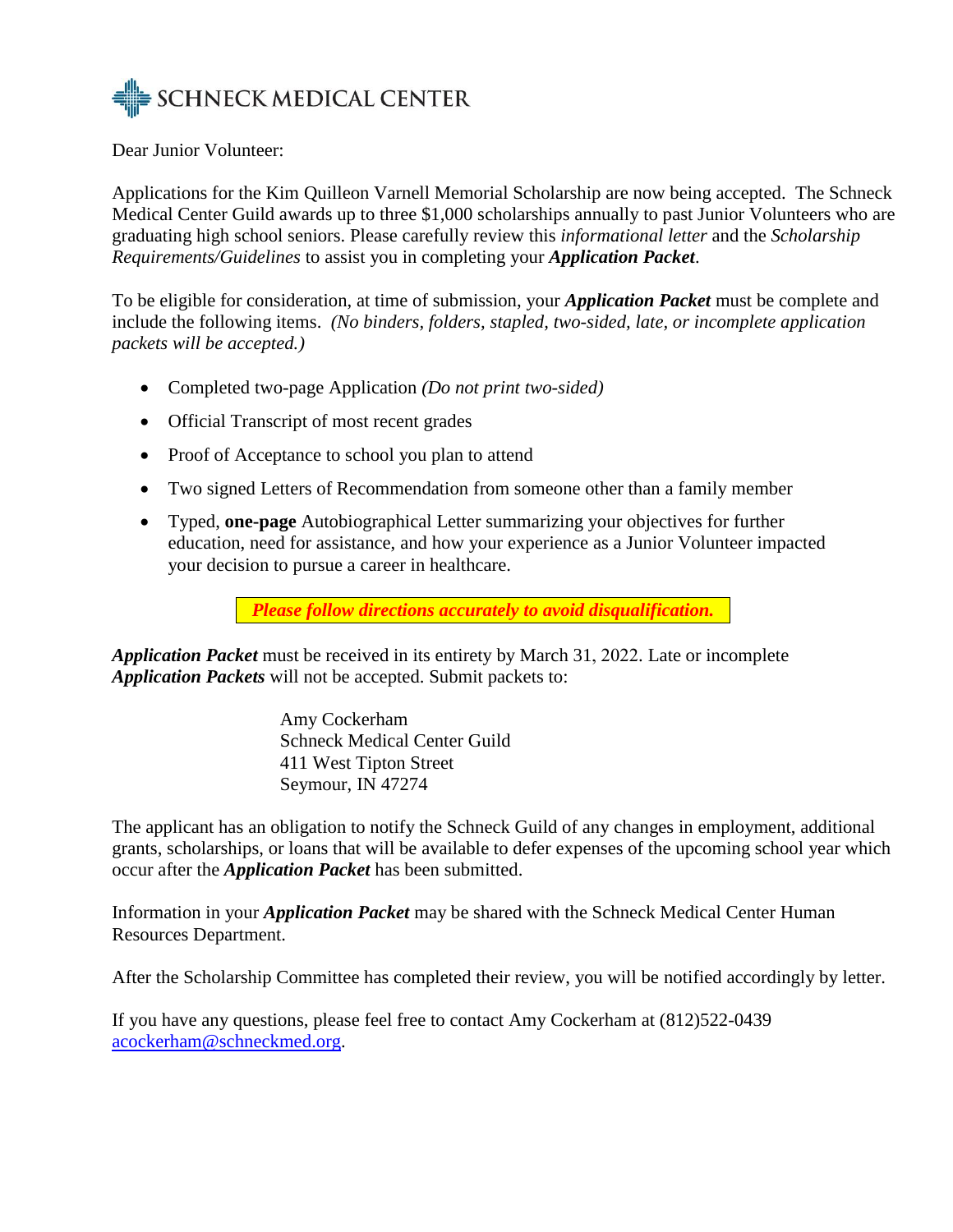# **SCHNECK MEDICAL CENTER GUILD KIM QUILLEON VARNELL MEMORIAL SCHOLARSHIP REQUIREMENTS/GUIDELINES**

### GUIDELINES:

- 1. Candidate must be a past Junior Volunteer of Schneck Medical Center and completed the minimum 28 hours requirement for the summer.
- 2. Candidate must be a graduating High School Senior of the current application year.
- 3. Candidate must be accepted and enrolled at a school or program of study preparing them for a career in the healthcare field.
- 4. To be considered for an award, candidate must submit completed application no later than March 31 of the current application year.
- 5. Candidate must submit proof of acceptance to school they plan to attend and provide their most recent transcript of grades.
- 6. The Guild Scholarship Committee includes up to four members of the Schneck Medical Center Guild Board, the Volunteer Manager, and family of Kim Quilleon Varnell.

*To avoid disqualification . . . Please follow directions listed in informational letter.*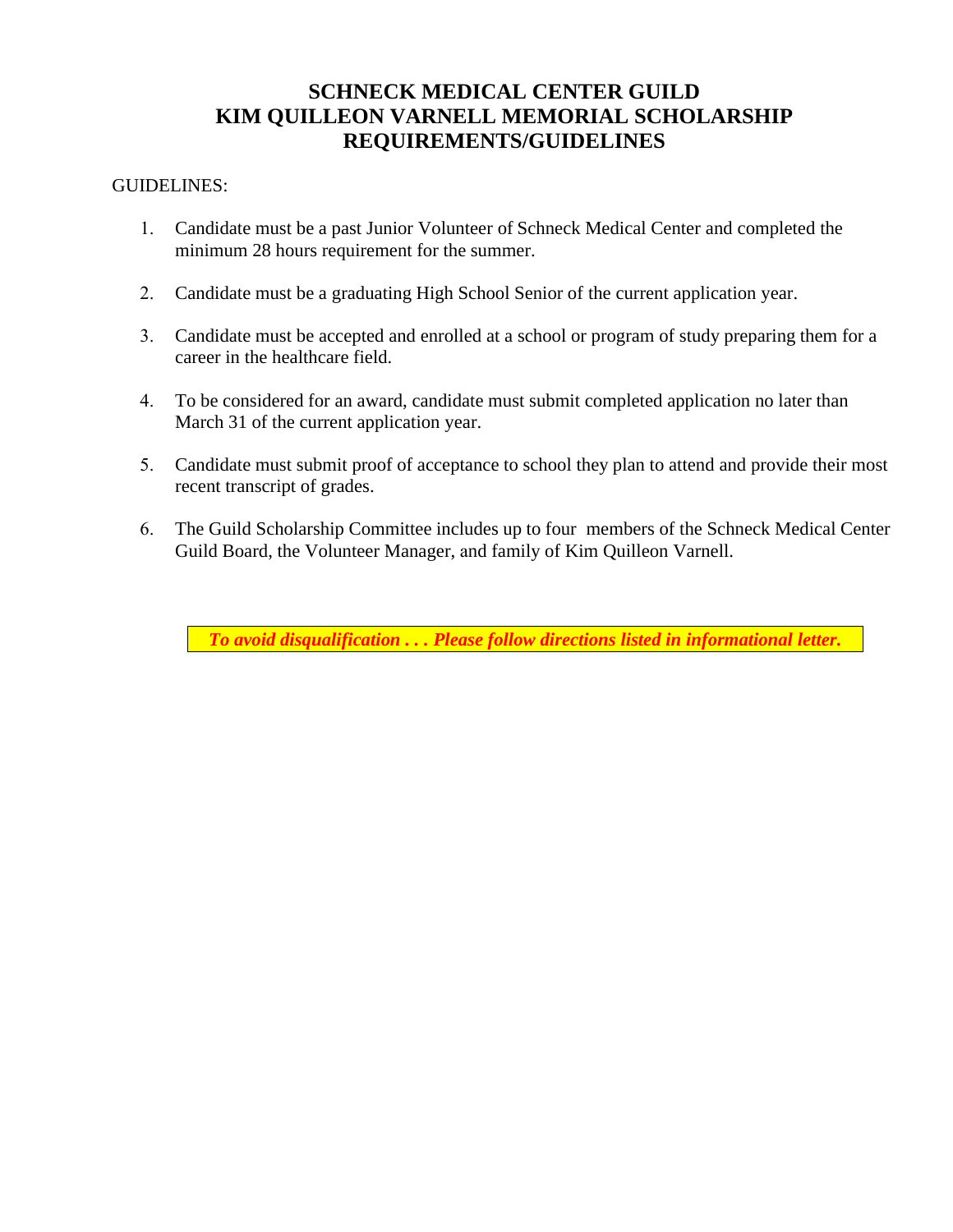# **SCHNECK MEDICAL CENTER GUILD KIM QUILLEON VARNELL MEMORIAL SCHOLARSHIP APPLICATION**

For candidates interested in pursuing a course of study in a healthcare career. *(Information submitted may be shared with Schneck Medical Center Human Resources.)* 

### **PERSONAL INFORMATION:**

| (First)<br>HOME ADDRESS:<br>(State)<br>$E-mail:$<br>Age: Sex: SSN: SSN: County of Residence: | (Middle Initial)<br>(Street)<br>(Zip) | (Last) | $\blacksquare$ Phone: $(\blacksquare)$ $\blacksquare$ - |
|----------------------------------------------------------------------------------------------|---------------------------------------|--------|---------------------------------------------------------|
|                                                                                              |                                       |        |                                                         |
|                                                                                              |                                       |        |                                                         |
|                                                                                              |                                       |        |                                                         |
|                                                                                              |                                       |        |                                                         |
|                                                                                              |                                       |        |                                                         |
|                                                                                              |                                       |        |                                                         |
|                                                                                              |                                       |        |                                                         |
|                                                                                              |                                       |        |                                                         |
|                                                                                              |                                       |        |                                                         |
|                                                                                              |                                       |        |                                                         |
|                                                                                              |                                       |        |                                                         |
|                                                                                              |                                       |        |                                                         |
| <b>EDUCATIONAL BACKGROUND</b><br>List of School(s) Attended<br>Location                      |                                       | Years  | Major/Course<br>of Study                                |
|                                                                                              |                                       |        |                                                         |
| College/technical school where you have been accepted: _________________________             |                                       |        |                                                         |
| Healthcare program in which you are enrolled: ___________________________________            |                                       |        |                                                         |
|                                                                                              |                                       |        |                                                         |
|                                                                                              |                                       |        | Number and ages of siblings (indicate if in college):   |